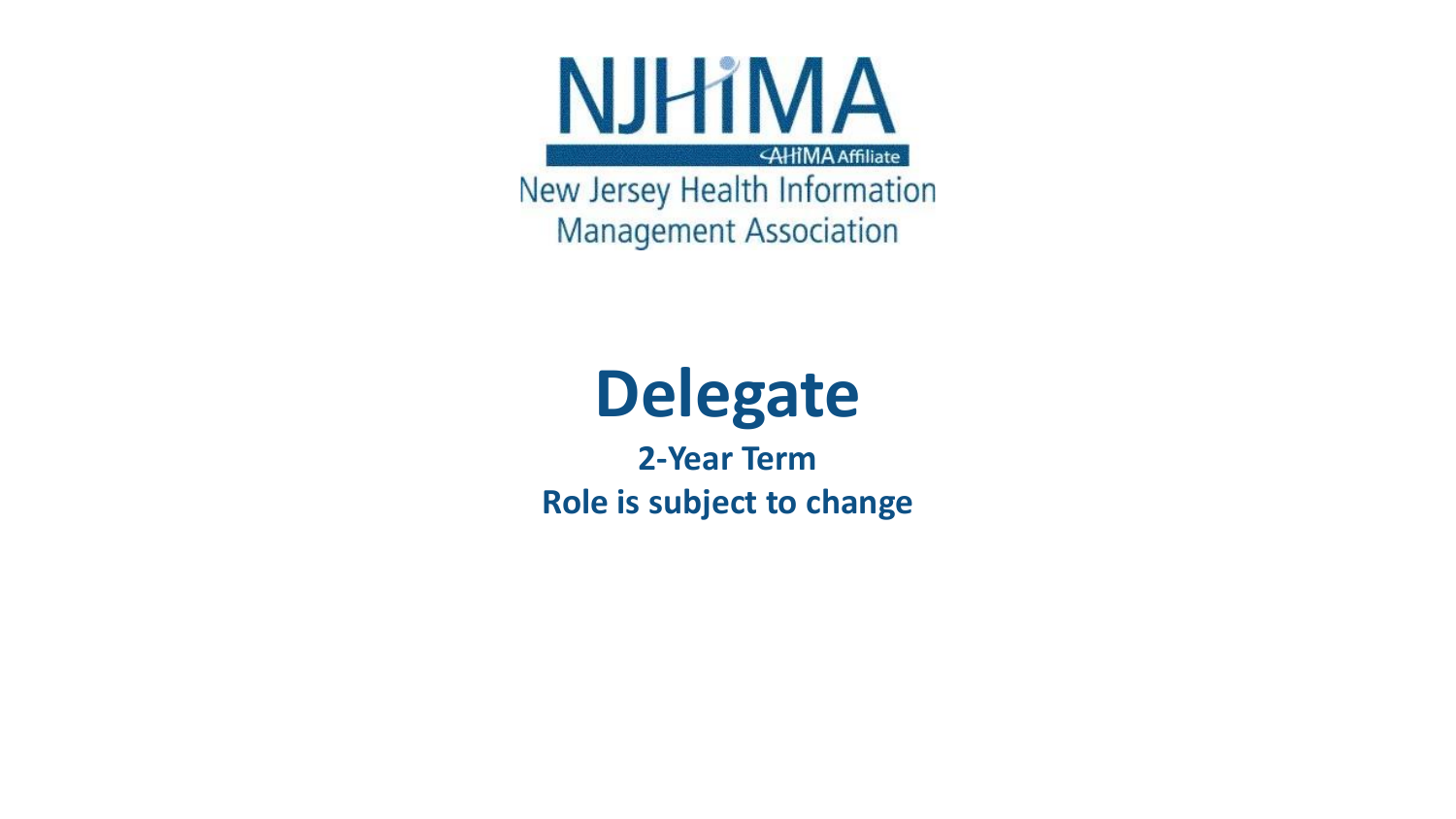#### **Volunteer and Make a Difference**



- **Volunteer**
- **Motivate**
- **Network**
- **Learn**
- **Have fun!**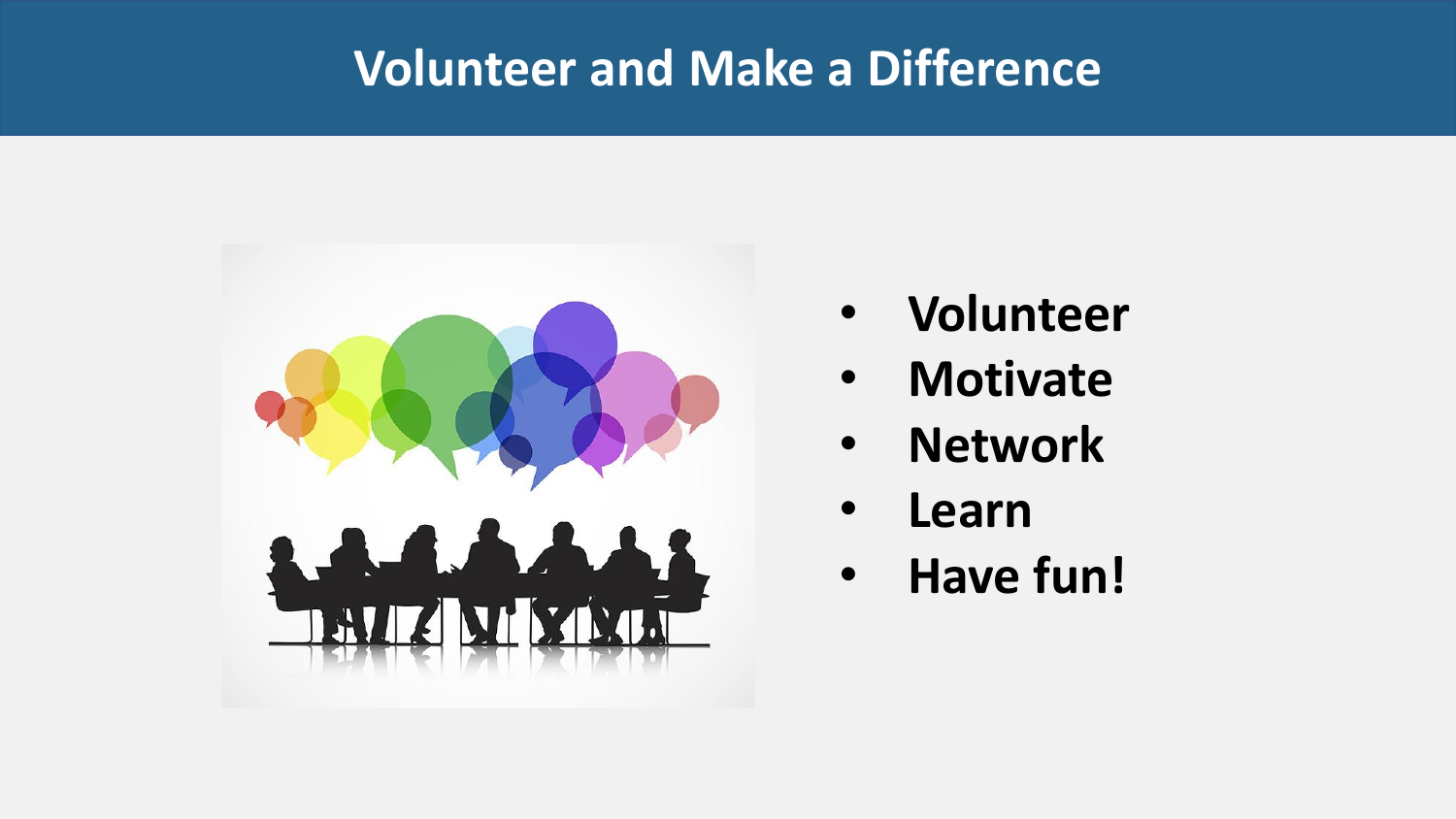### Two-Year Term



### **Year 1** 1st Year Delegate

### **Year 2** 2<sup>nd</sup> Year Delegate

**Prior Board experience necessary**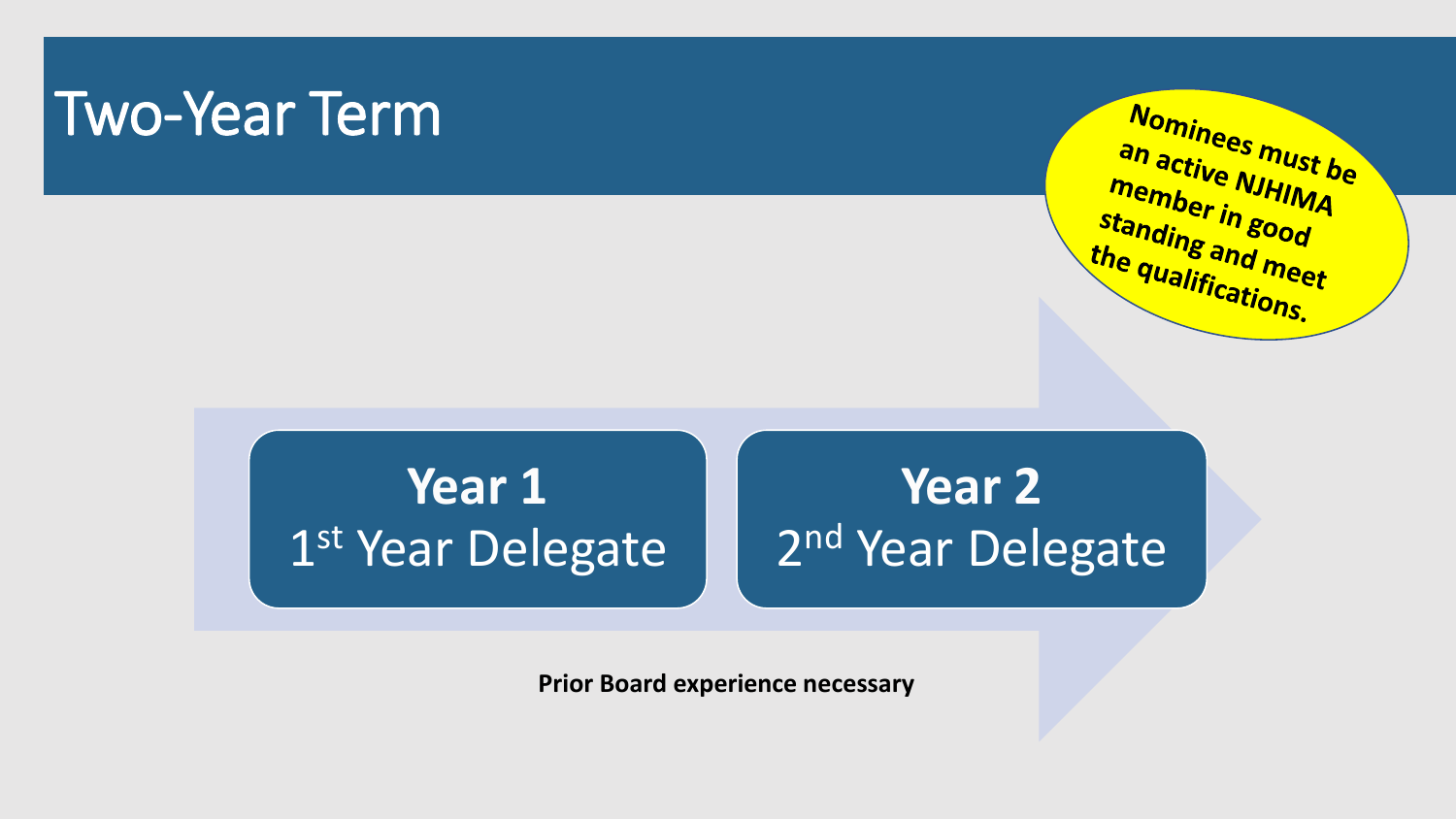## Year 1 1 st Year Delegate - Expectations

- Represent NJHIMA at various functions
- •Oversee assigned committees:
	- **Membership Committee**
	- **Student Committee**

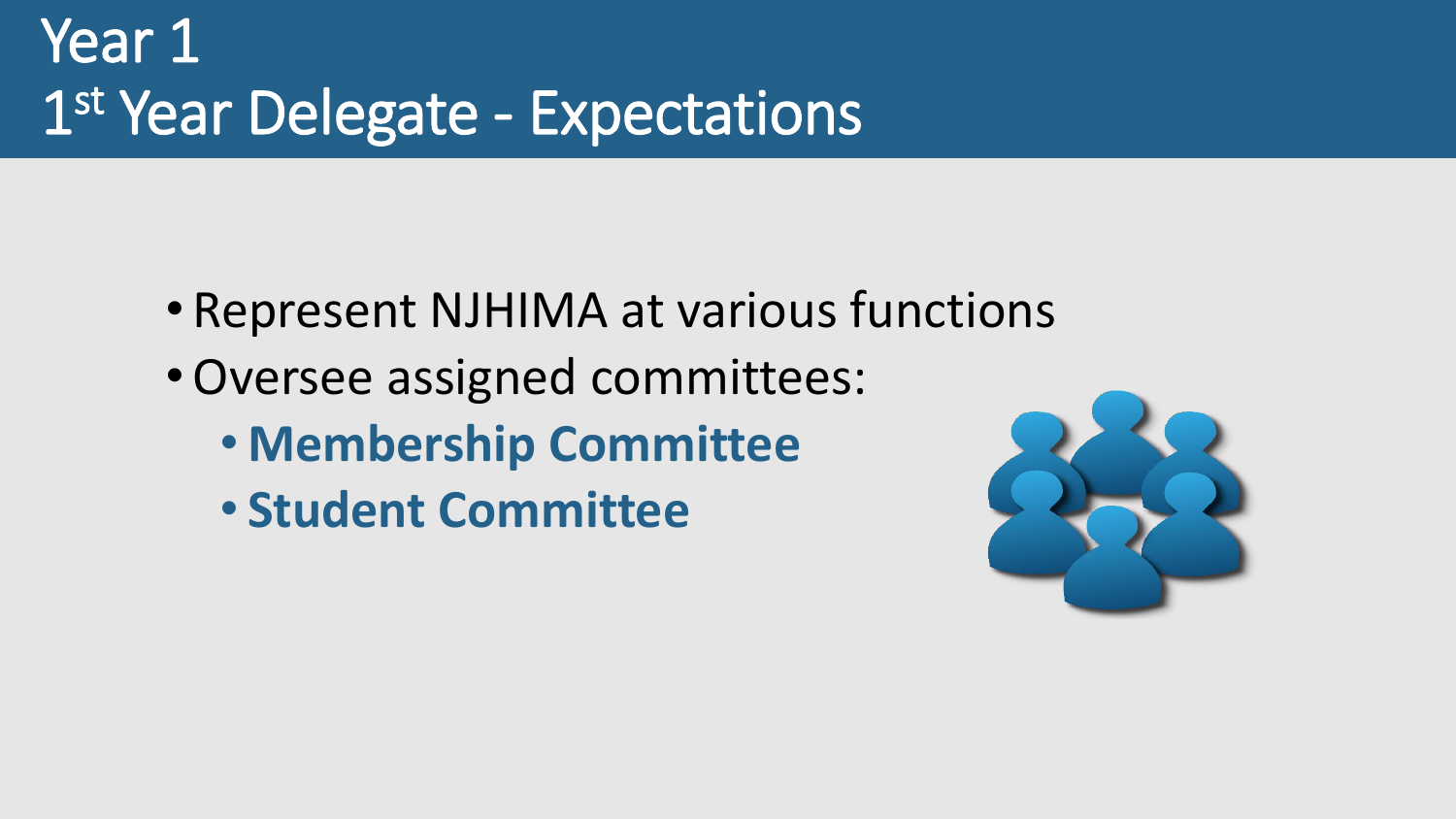### Year 1 1 st Year Delegate - Expectations

### **House of Delegates (HoD)**

- Serve as a NJHIMA delegate to the AHIMA/ **House of Delegates (HoD)**
	- 3X/year webinars and 1 face-to-face meeting (location varies)
	- See house calendar for dates.
	- **Join the State Leaders and House of Delegates Community on Engage**

#### **House Leadership**

- Serve as the NJHIMA Delegate for the AHIMA HoD/**House Leadership** 
	- 3X/year webinars
	- **Join the House Leadership Community on Engage**

#### • Participate in HoD forums **HoD Forums** • 3X/year webinars

- -

Reports • Report outcomes to Board and members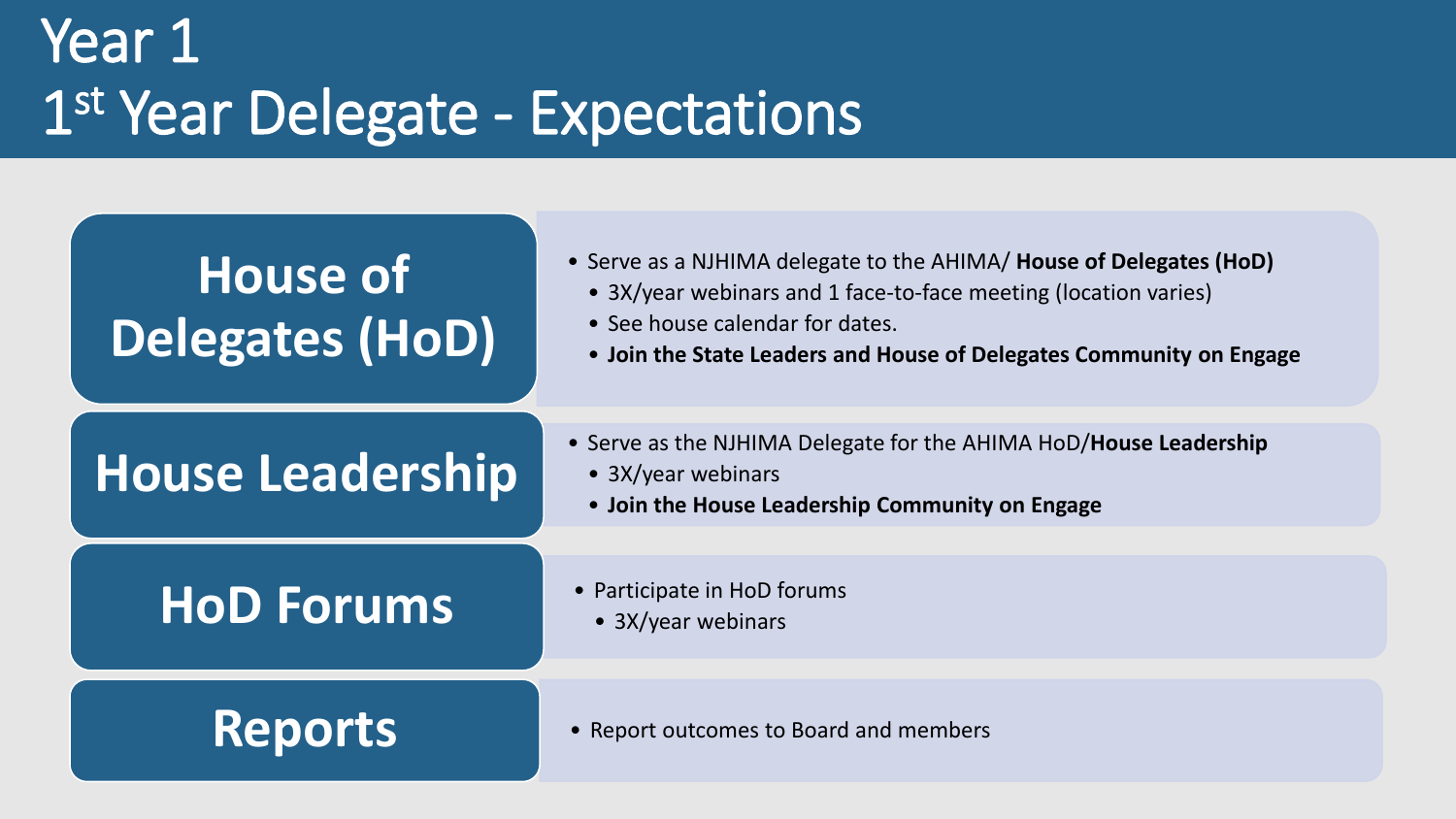### Year 1 1 st Year Delegate – AHIMA House Leadership

# Roles of the House

•Operations and Direction

- •Task Force Development
- •Project Management and Follow-up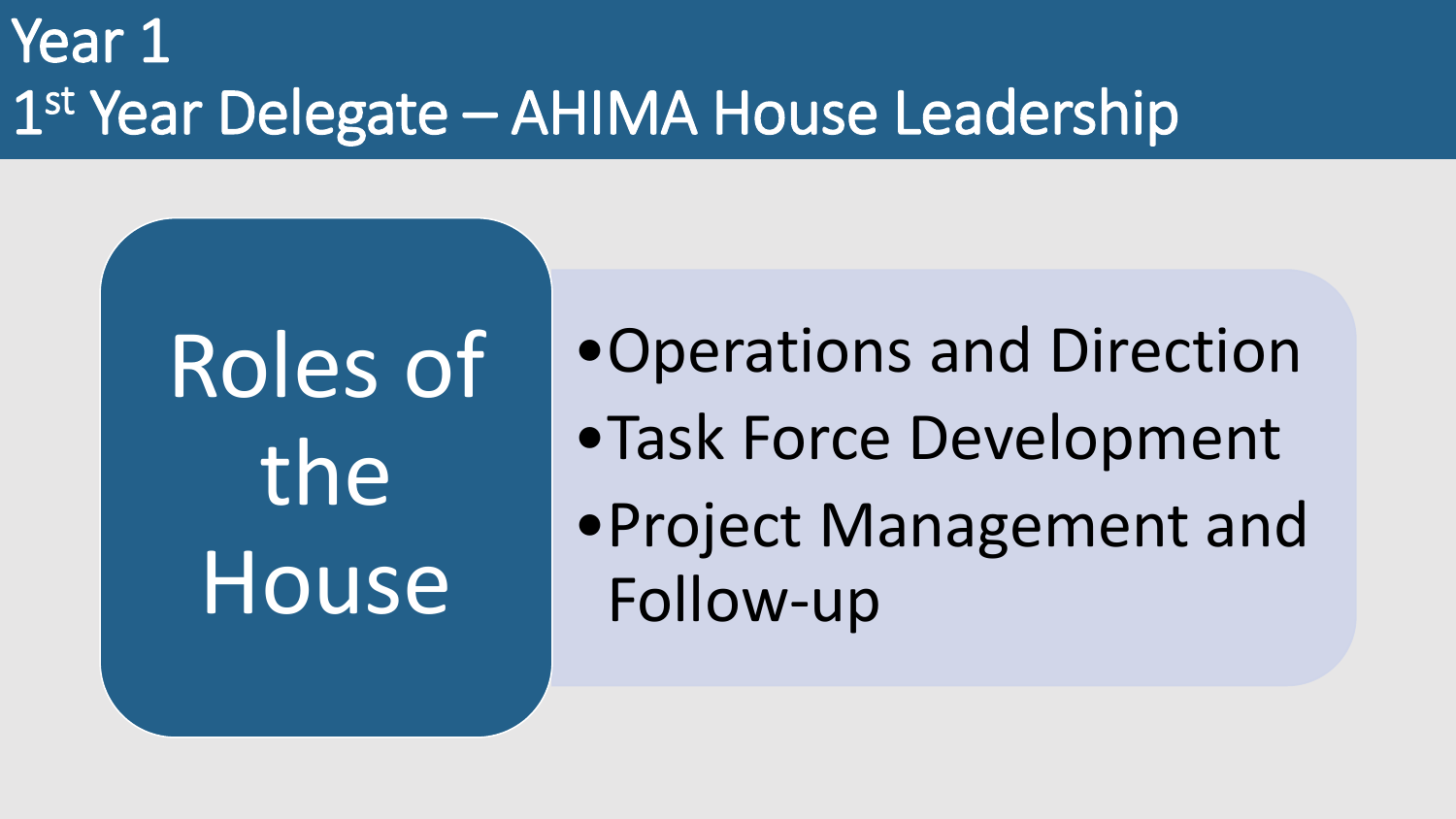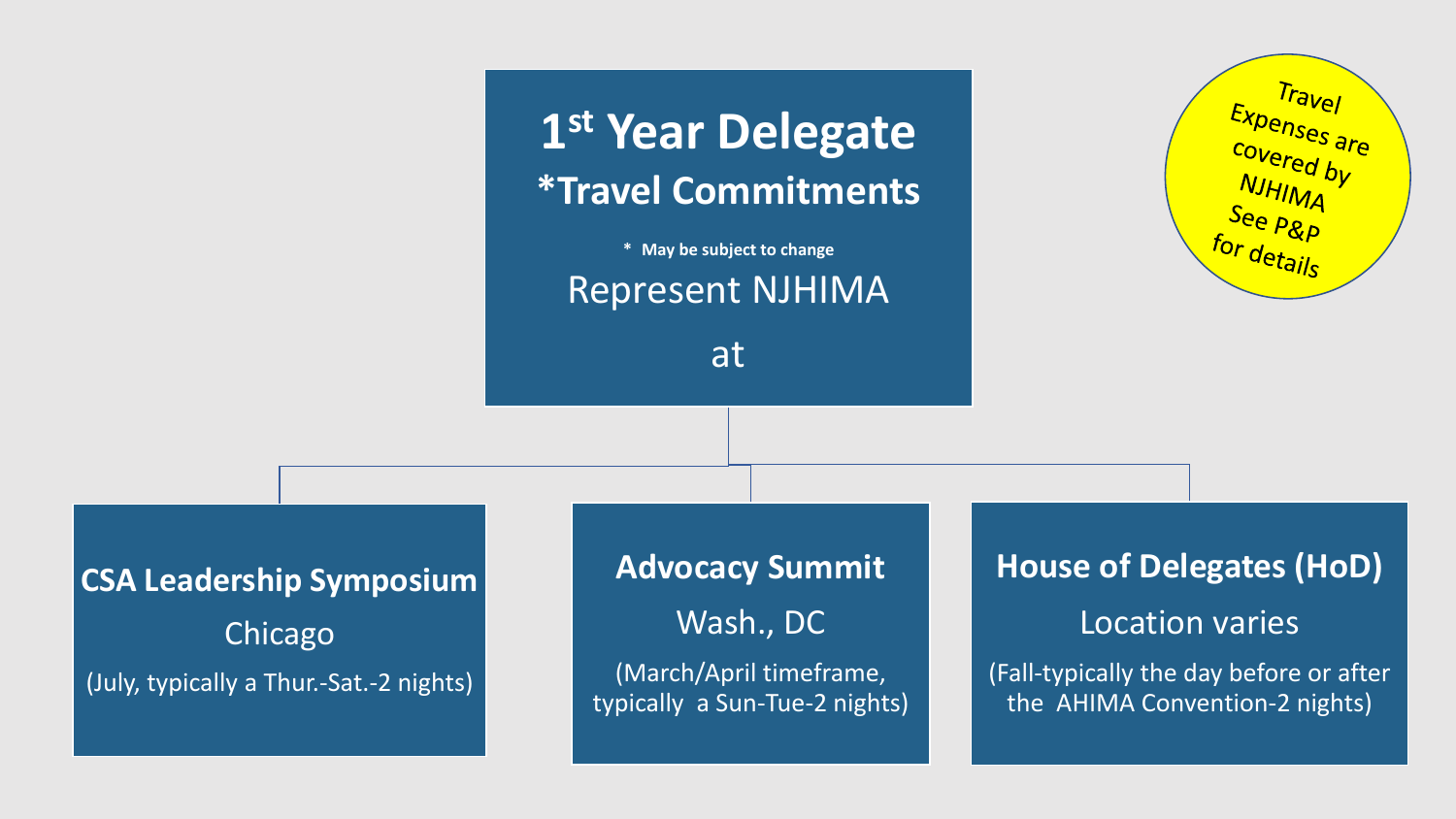## Year 2 2nd Year Delegate - Expectations

- Represent NJHIMA at various functions
- •Oversee assigned Committees:
	- **Education Committee**
	- **Coding Roundtable**

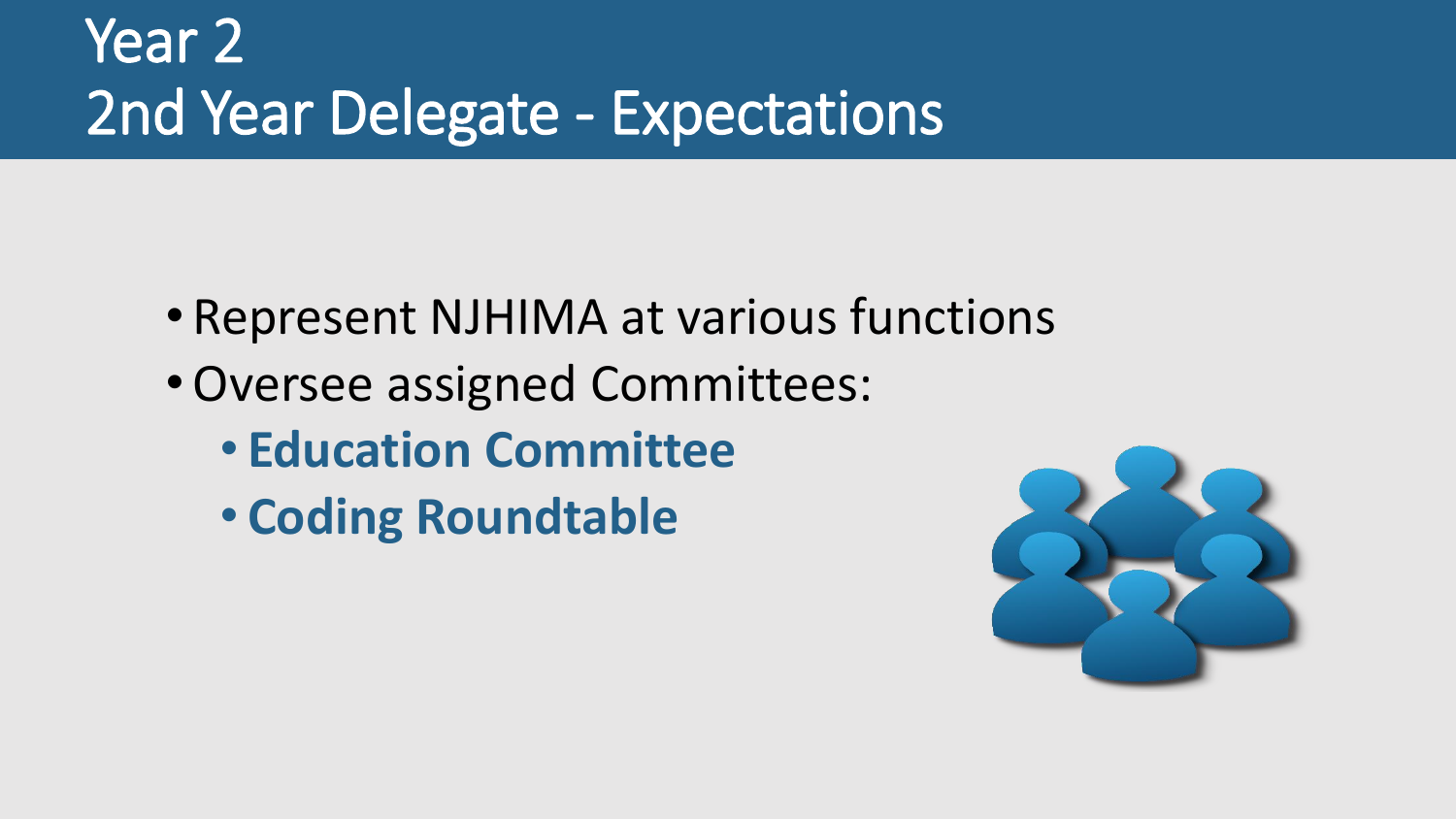### Year 2 2nd Year Delegate - Expectations

#### **House of Delegates (HoD)**

- Serve as a NJHIMA delegate to the AHIMA/ **House of Delegates (HoD)**
	- 3X/year webinars and one face-to-face meeting (location varies)
	- See house calendar for dates.
	- **Join the State Leaders and House of Delegates Community on Engage**

#### **Envisioning Collaborative**

- Serve as the NJHIMA Delegate for the AHIMA HoD/**Envisioning Collaborative** 
	- 3X/year webinars
	- **Join the House Leadership Community on Engage**

#### • Participate in **HoD forums HoD Forums** • 3X/year webinars

- 
- 

**Reports** • Report outcomes to Board and members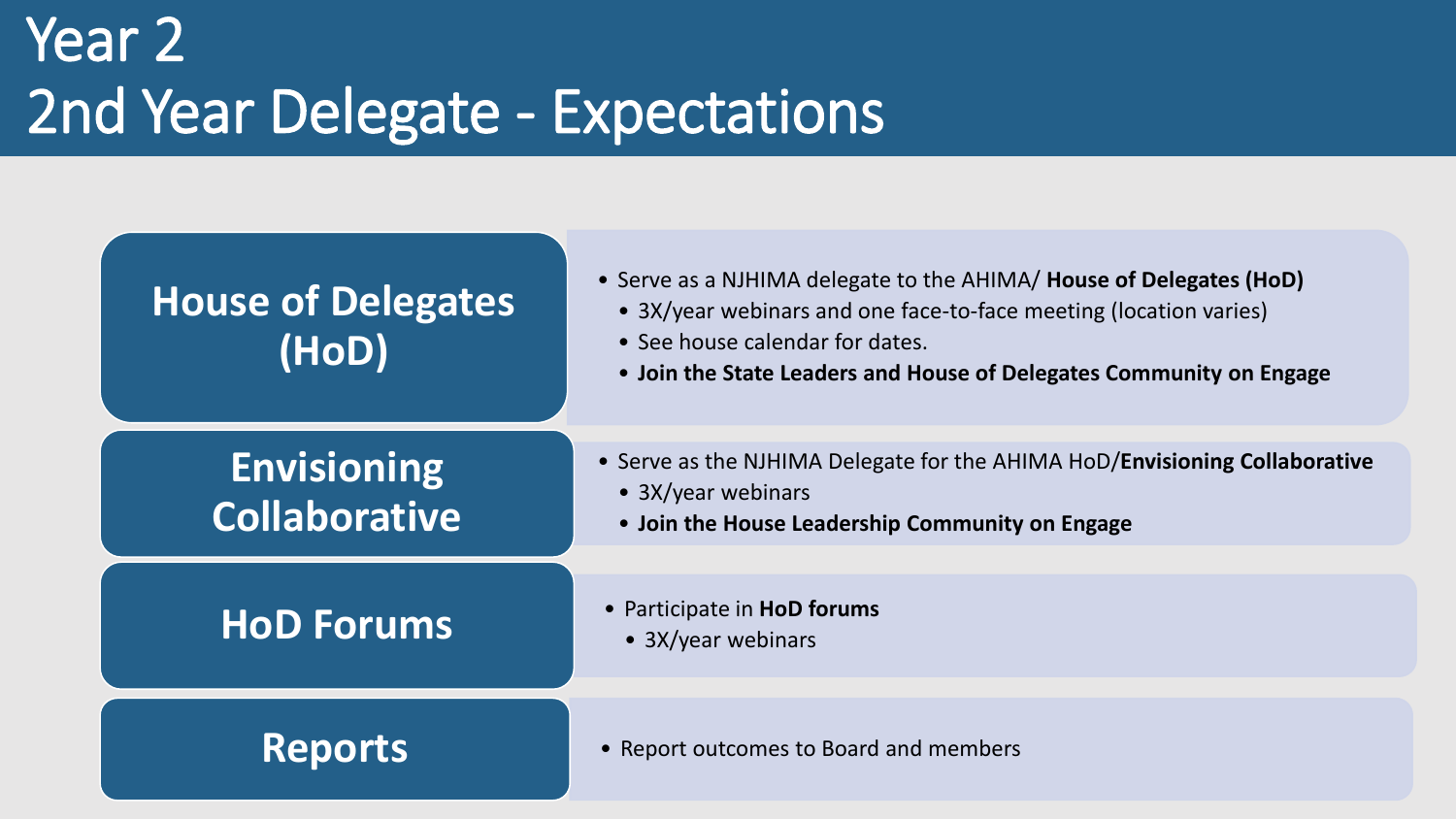

Represent NJHIMA

at



#### **Advocacy Summit**

Wash., DC (March/April timeframe, typically a Sun-Tue-2 nights)

#### **House of Delegates (HoD)**

Location varies

(Fall-typically the day before or after the AHIMA Convention-2 nights)